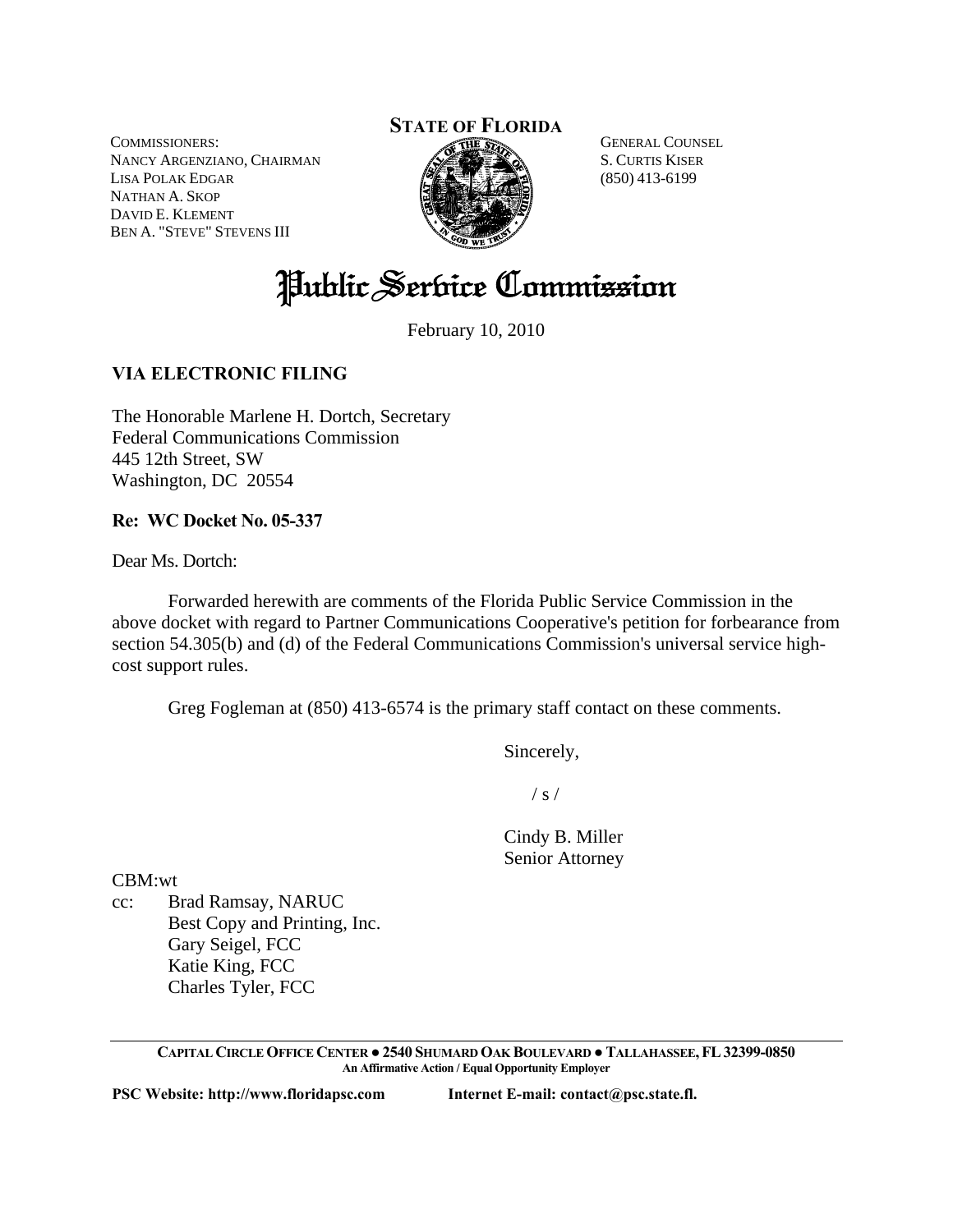## **Before the Federal Communications Commission Washington, D.C. 20554**

In the Matter of Petition of Partner Communications Cooperative for Forbearance Pursuant to 47 U.S.C. § 160 (c) in Iowa ) )  $\mathcal{L}$ ) WC Docket No. 05-337 )  $\mathcal{L}$ 

# **COMMENTS OF THE FLORIDA PUBLIC SERVICE COMMISSION**

CHAIRMAN NANCY ARGENZIANO

COMMISSIONER LISA POLAK EDGAR

COMMISSIONER NATHAN A. SKOP

COMMISSIONER DAVID E. KLEMENT

COMMISSIONER BEN A. "STEVE" STEVENS III

February 10, 2010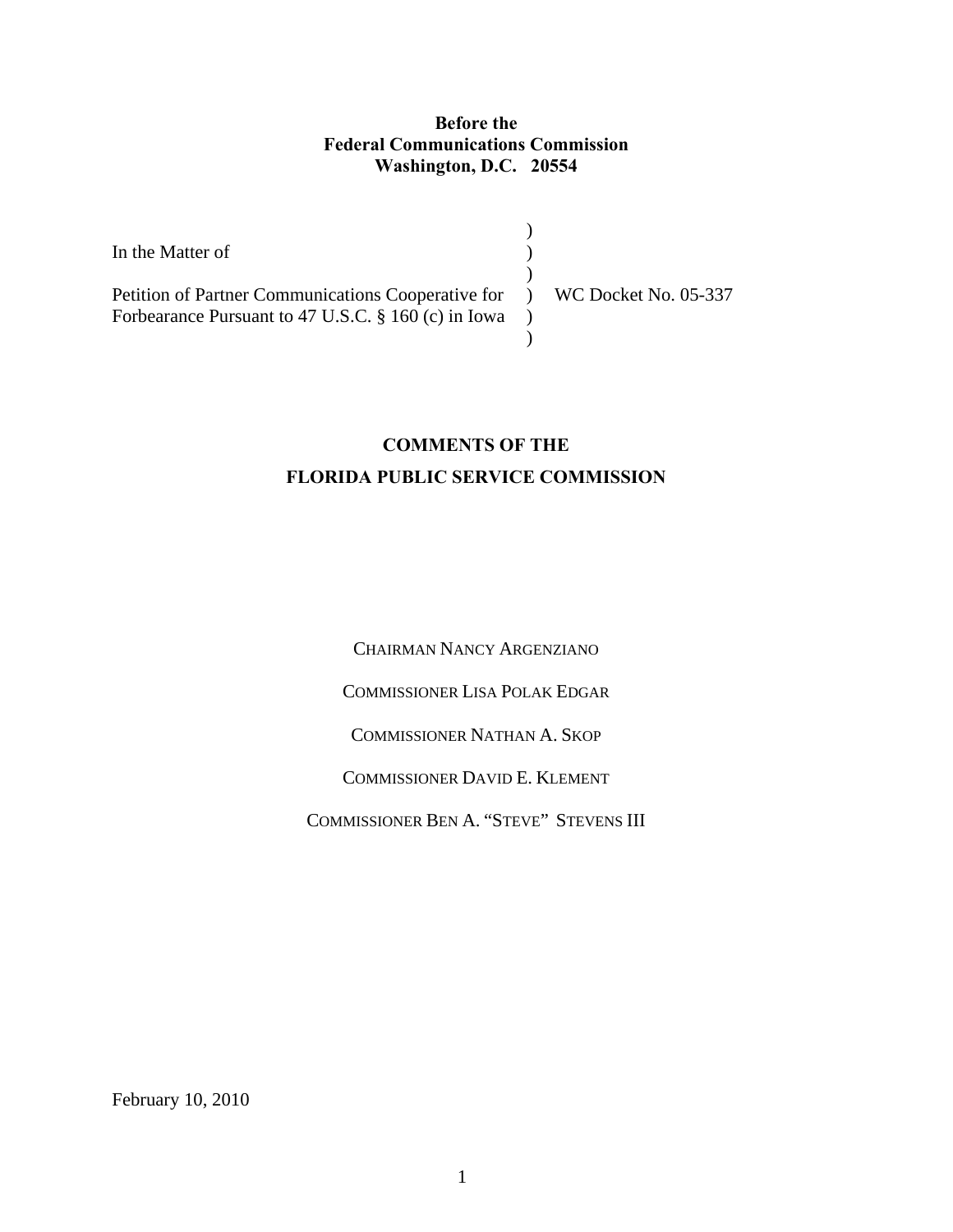#### **Introduction**

 The Florida Public Service Commission (FPSC) submits these reply comments in response to the Public Notice (Notice) released on January 12, 2010. In this Notice (DA 10-50), the Federal Communications Commission (FCC) seeks comment on the petition of Partner Communications Cooperative (Partner) for forbearance from sections 54.305(b) and (d) of the FCC's rules. Specifically, Partner requests that the FCC forbear from enforcing sections 54.305(b) and (d) of the FCC's rules so that Partner may receive additional universal service high-cost support and local switching support for four exchanges it acquired in 2006. Partner states that granting its petition will allow Partner to upgrade its telephone network and provide the platform for eventual ubiquitous broadband coverage in the four acquired high-cost exchanges, as well as in its two original exchanges. While the FPSC is sympathetic to the conditions faced by Partner, the FPSC believes that granting its forbearance petition is not the appropriate solution. Furthermore, the FPSC does not believe that the petition meets the forbearance criteria established within the Telecommunications Act.

#### **Existing Transfer Rules**

 $\overline{a}$ 

 In 1997, the FCC concluded that universal service support payments potentially may unduly influence a carrier's decision to purchase exchanges from other carriers.<sup>1</sup> In order to discourage carriers from placing unreasonable reliance upon the availability of universal service support in deciding whether to purchase exchanges from other carriers, the FCC concluded that a carrier making a binding commitment on or after May 7, 1997 to purchase a high-cost exchange should receive the same level of support per line as the seller received prior to the sale. This decision predates Partner's interest in purchasing exchanges in 2004.

 The FPSC believes that Partner should have taken into consideration the amount of federal universal service support that would be available to it and the condition of the network it was purchasing before completing the acquisition of the four exchanges. Partner should have factored in the need for network improvements into the acquisition negotiations. The FPSC is troubled by this request for additional support from a carrier that should have understood the business ramifications of its acquisition, but now seeks to change the rules to its advantage. The

<sup>&</sup>lt;sup>1</sup> Report and Order, CC Docket No. 96-45, FCC 97-157, Released May 8, 1997, ¶ 308.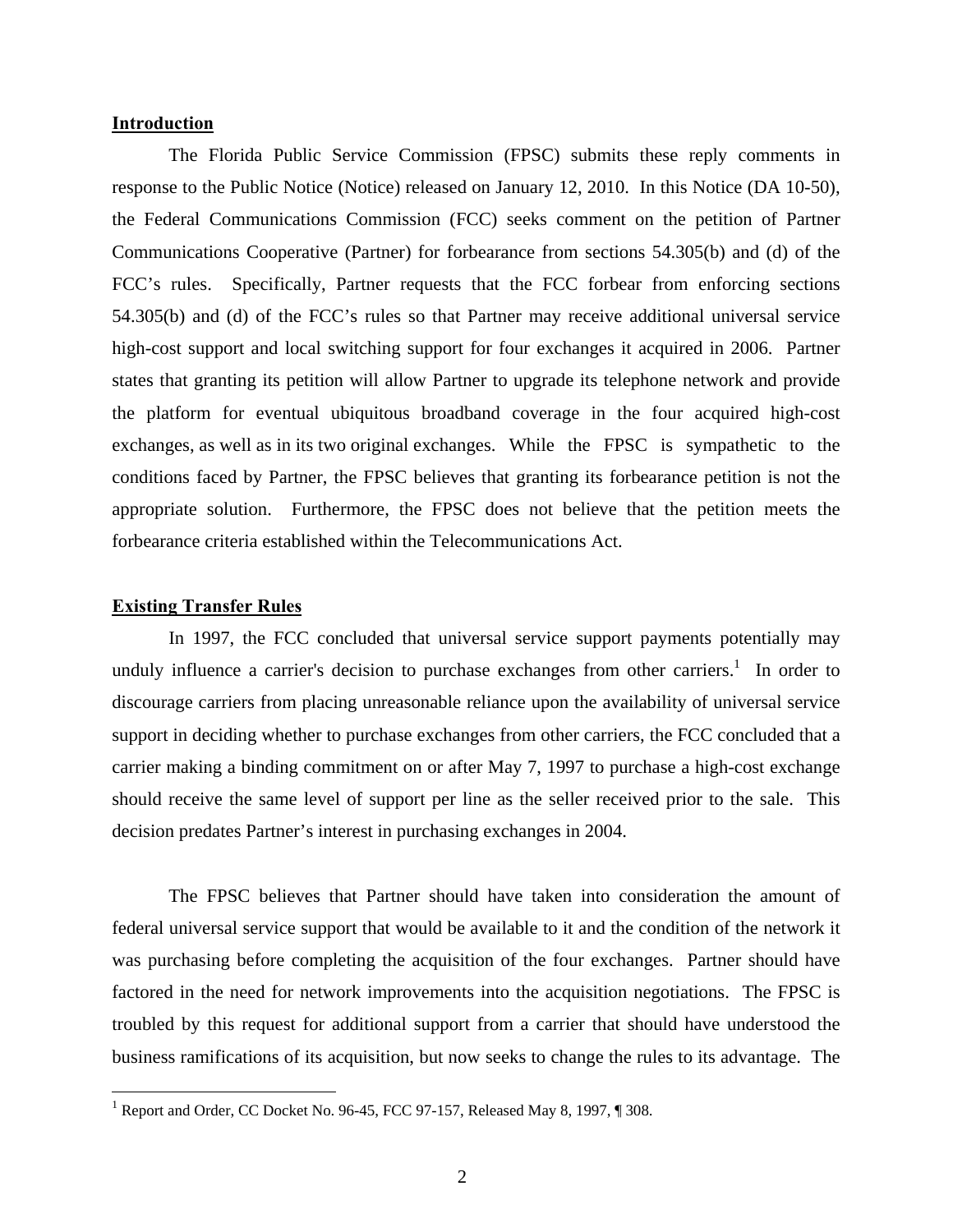FPSC believes that approval of this petition would set a dangerous precedent that would encourage other carriers to seek out additional support at a time when the universal service fund has been growing significantly.

 Furthermore, according to its own petition, there appears to have been opportunity for Partner to not consummate the acquisition, had it determined that the purchase of these exchanges was not in its members' best interests. The conclusion of the acquisition was not completed until 2006. The FPSC believes that requesting the FCC now to waive its rules to shelter this firm, while major reform to the program is being considered, is both unreasonable and unwarranted. While Partner is planning to upgrade its network to eventually deploy fiber-tothe home network, it is not unique. The FCC continues to work to understand and reduce the barriers that carriers face to make such investments to further the deployment of broadband ubiquitously thought the United States. Moreover, Congress has allocated support for such investments through the American Recovery and Reinvestment Act of 2009.

#### **Joint Federal / State Responsibility**

 The solution proposed by Partner only focuses on granting it additional federal high-cost support. It does so without accounting for the complementary responsibility of the state to promote and advance universal service. The Telecommunications Act itself notes this joint responsibility.<sup>2</sup> There is no evidence within the petition to indicate that Partner has sought out any intrastate high-cost support to aid in improving its network. It would be premature for the FCC to grant the relief requested by Partner until Iowa has an opportunity to assess such needs and determine what actions, if any, are necessary and prudent in meeting its responsibilities to advancing universal service.

#### **Ongoing Reform**

 The FCC has several open proceedings before it pertaining to reform of the high-cost support mechanisms.<sup>3</sup> The FPSC is concerned that, if granted, Partner's forbearance petition

 $\overline{a}$ 

 $2^2$  47 U.S.C. § 254(b)(5).

<sup>&</sup>lt;sup>3</sup> FNRPM, WC Docket No. 05-337, CC Docket No. 96-45, FCC 09-112, Released: December 15, 2009; Public Notice, GN Docket No. 09-51, WC Docket No. 05-337, DA 09-2558, Released: December 8, 2009; Public Notice, GN Docket Nos. 09-47,09-51, 09-137, DA 09-2419, Released: November 13, 2009.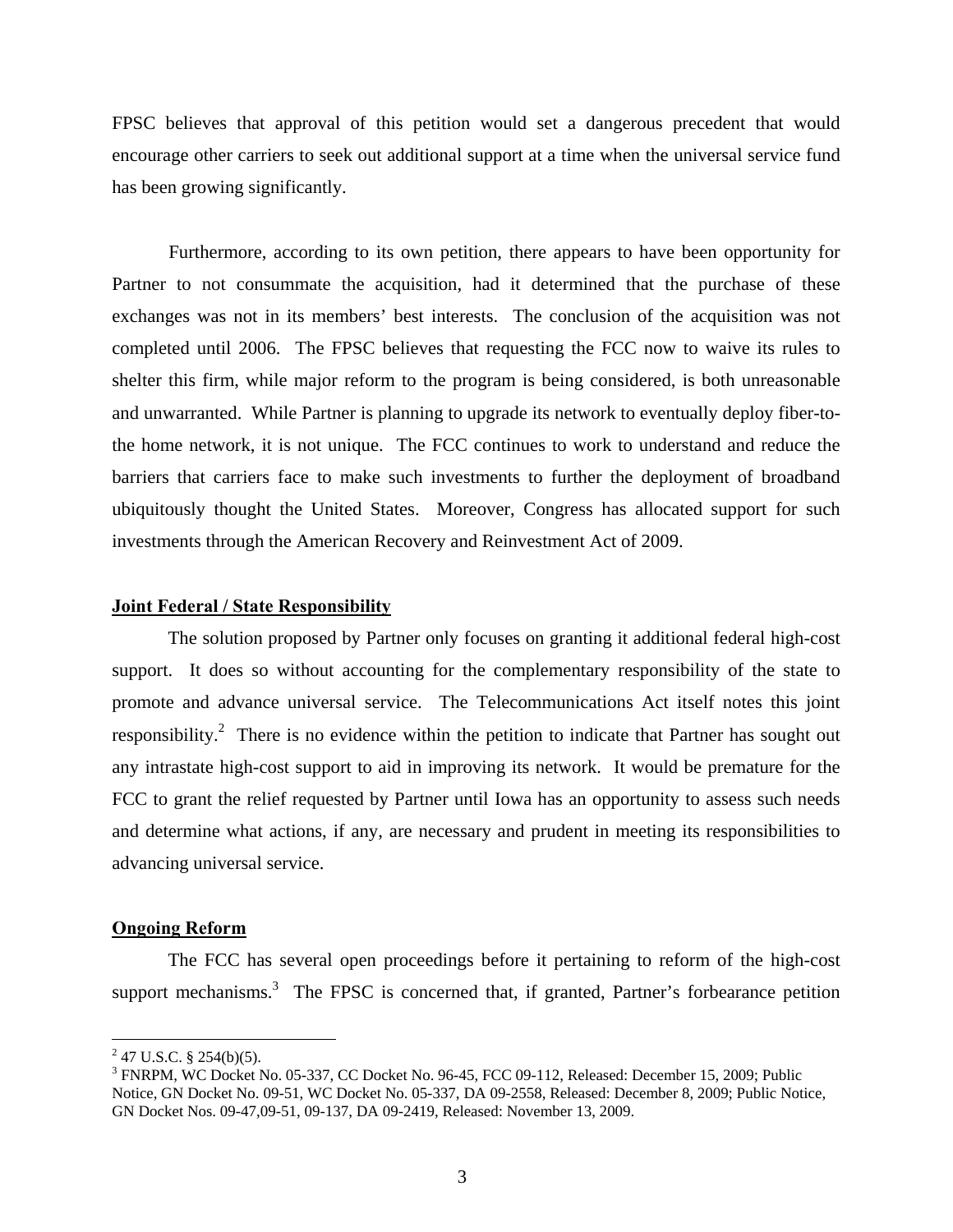would set a precedent that may lead to additional petitions seeking similar piecemeal relief, as opposed to genuine reform. Fundamental reform of the high-cost mechanisms is the subject of those NPRMs for which the FCC is currently seeking comments; therefore, it may be desirable to determine the impact of such reforms before considering granting the petition. We encourage the FCC to move forward expeditiously with USF reform, rather than entertaining entity-specific piecemeal solutions.

#### **Forbearance Criteria**

 Section 10 of the 1996 Telecommunications Act allows a telecommunications carrier to petition the FCC to refrain, or forbear, from applying any statutory provision or regulation if the FCC determines the forbearance petition meets three criteria. To approve a forbearance petition, the FCC must find:

- The regulation is not necessary to ensure that the carrier's service charges, practices, classification, or regulations are just, reasonable, and not unjustly or unreasonably discriminatory;
- Enforcement of the regulation is not necessary for consumer protection; and
- Forbearance is consistent with the public interest.

 While Partner has attempted to address each of these issues, the FPSC believes that the petition overlooks several key factors that should be considered by the FCC while evaluating this petition.

#### *Regulation is Not Necessary*

 Partner asserts that Section 54.305 is not necessary to ensure that Partner's charges, practices, or classifications are just and reasonable and not unjustly or unreasonably discriminatory. Specifically, Partner states that it is subject to competition from numerous wireless, cable, and satellite providers, as well as broadband-based content providers of voice "applications." This growing number of competitors will serve to keep Partner's rates just, reasonable, and non-discriminatory. However, even if this is true, the FPSC is concerned that granting the requested forbearance may unreasonably discriminate against other providers of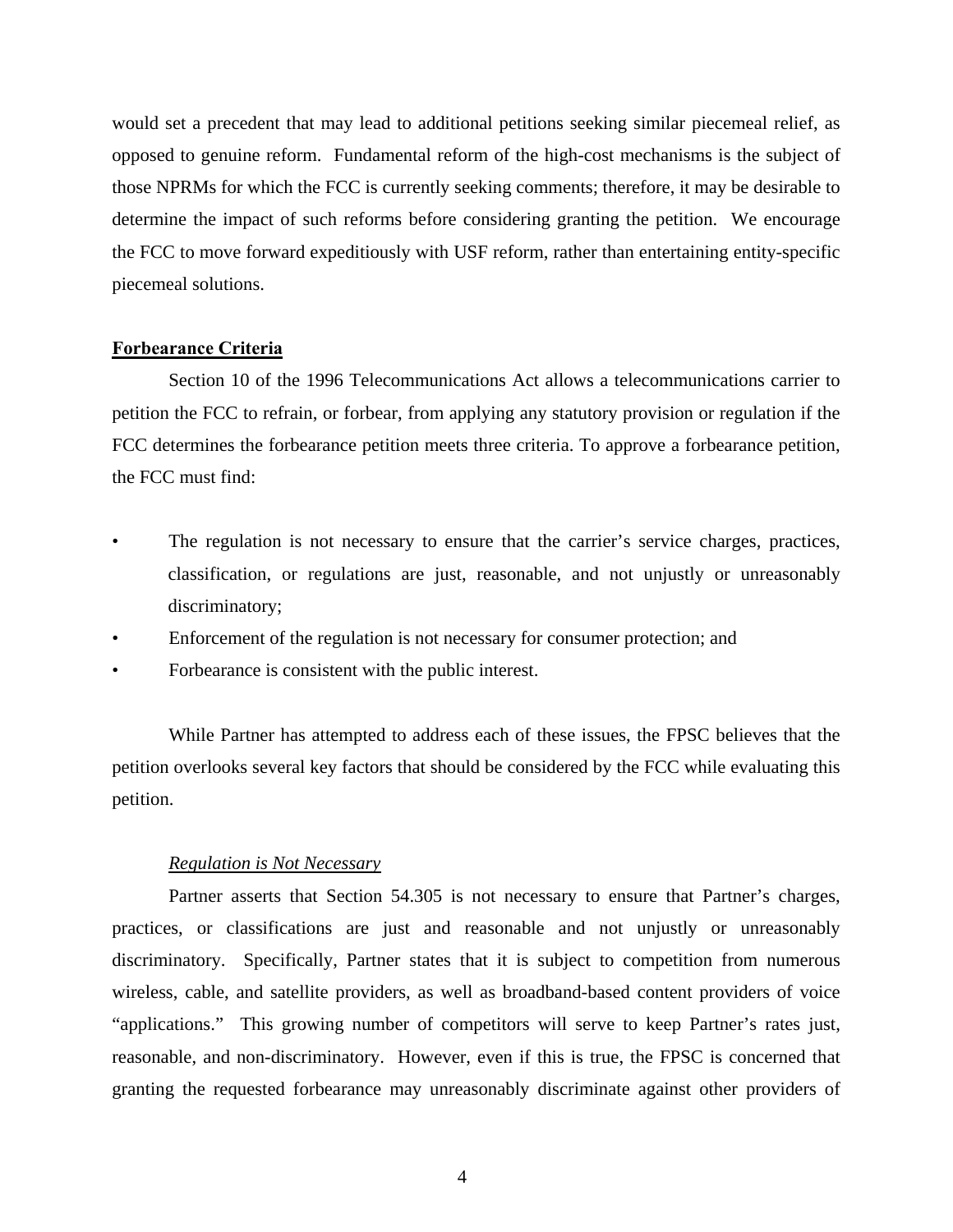services in these exchanges. If competition is so robust from competitors who lack access to such high-cost funds within these exchanges, we question why it is necessary for government to subsidize one class of provider.

#### *Enforcement is Not Necessary*

 Partner argues that not only will forbearance not harm consumers, but also that continued enforcement of Section 54.305 might actually harm consumers in Partner's four acquired exchanges. Specifically, by limiting the amount of high-cost support it can receive, Partner contends that its consumers are harmed because Partner will have access to less capital needed to invest in those exchanges. Partner states that its local exchange upgrades and fiber build-out plans are contingent upon its receipt of High-Cost Loop Support and Local Switching Support in the purchased exchanges. Partner should have known it was not eligible for this support at the time it completed the acquisition.

 Regarding the impact on the federal universal service program, Partner claims that the incremental increase in the fund due to its forbearance petition, if granted, will not substantially affect what consumers pay into the federal fund. The FPSC disagrees with this assertion. The federal universal service fund has continued to grow, while the assessable revenues have declined. As a result, the assessment factor has increased to a record high of 14.1 percent. From 2000 to 2008, the overall size of the federal universal service program has grown from \$4.5 billion to \$7.6 billion. The continued escalation of the size of the fund threatens the "affordability" criterion that the program was intended to safeguard. As the Tenth Circuit recognized, "excessive subsidization may affect the affordability of telecommunications services, thus violating the principle in  $\S 254(b)(1)$ ."<sup>4</sup>

#### *Public Interest*

<u>.</u>

 Because additional high-cost funding would enable Partner to upgrade its network and allow for a fiber-to-the home deployment, it asserts that forbearance is in the public interest. Partner also states that its improvements will promote more competition among voice and broadband providers, giving the public more voice and broadband choices accompanied with

<sup>&</sup>lt;sup>4</sup> Owest Communications International v. FCC, 398 F.3d 1222, 1234 (2005).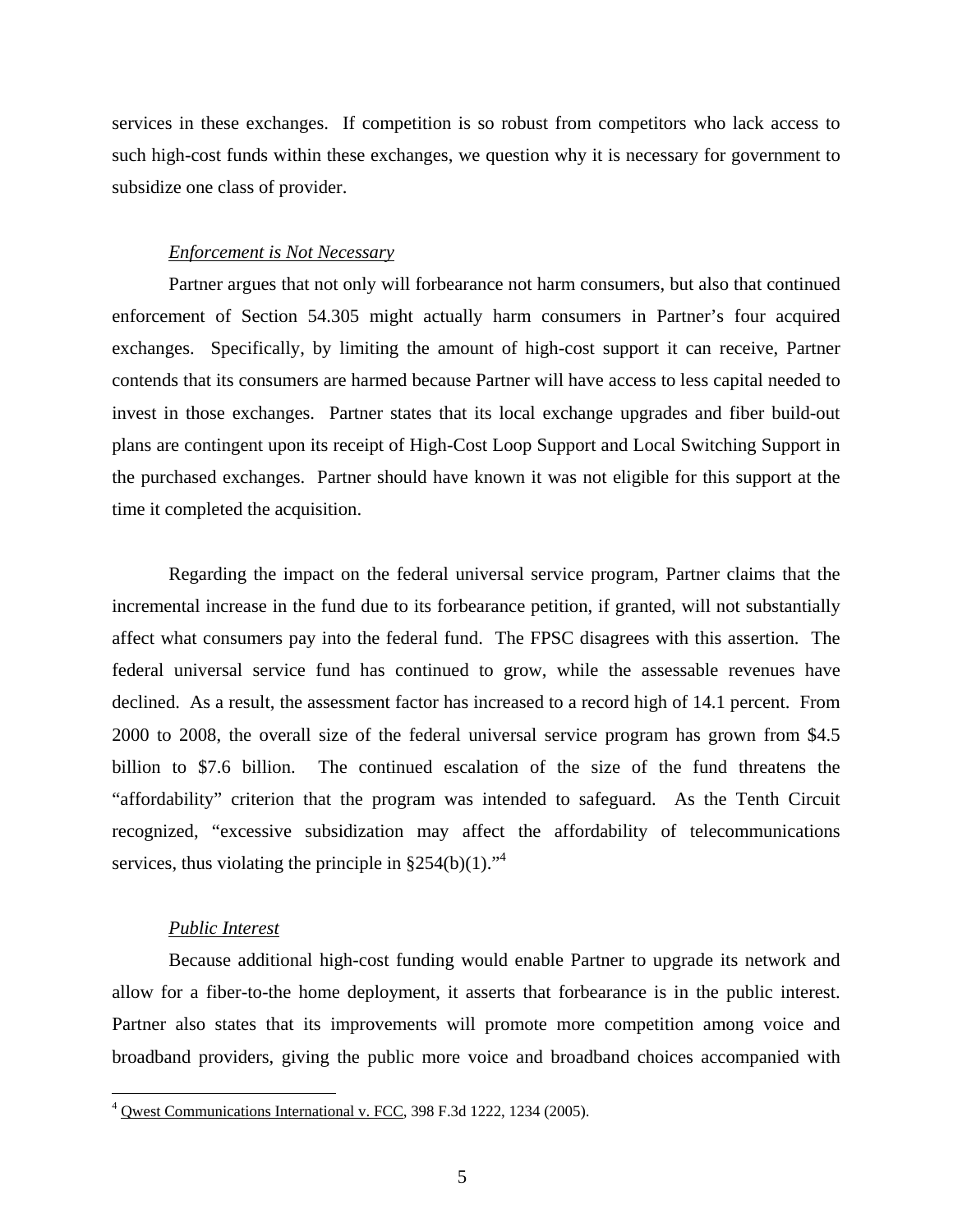lower prices. What is missing from this discussion is the effect such continued increases in the size of the federal universal service fund have on the public in areas other than these four exchanges and overall affordability of rates elsewhere in this country.

 Partner suggests that because TracFone's forbearance petition from certain Section 54 rules was granted by the FCC, it should be granted similar relief. While TracFone's forbearance petition was granted, forbearance was granted for completely different rules and for different reasons than the circumstances before Partner. The TracFone petition dealt with rules relating to the "own facilities" requirement to receive universal service support. Furthermore, TracFone's access to federal universal service support is limited to low-income support, not the high-cost support sought by Partner.

#### **Conclusion**

 The FPSC does not believe the forbearance petition filed by Partner should be granted. Partner knew, or should have known, of the need for network improvements when it purchased the network from Iowa Telecommunications Services and how much federal universal service support would be available. Partner should first look to the state commission to seek out any intrastate remedies available before looking to the federal jurisdiction for additional support. The FPSC believes that the criteria needed for the FCC to grant Partner's forbearance petition have not been met. Partner fails to recognize the systemic growth that the fund continues to exhibit and its relationship to affordability. While increased subsidies may be in the public interest of all consumers in those exchanges, we believe that the FCC should also consider the public interest of consumers that have to pay into the program. The analysis must be balanced. Furthermore, it is not clear why additional support is necessary if there are a sufficient number of unsubsidized competitors offering service, where the existence of such providers will force Partner to maintain reasonable rates. Finally, the FPSC believes that granting Partner's petition is premature since fundamental reform measures regarding high-cost support are pending before the FCC. The FPSC appreciates the opportunity to provide comments and looks forward to continued participation.